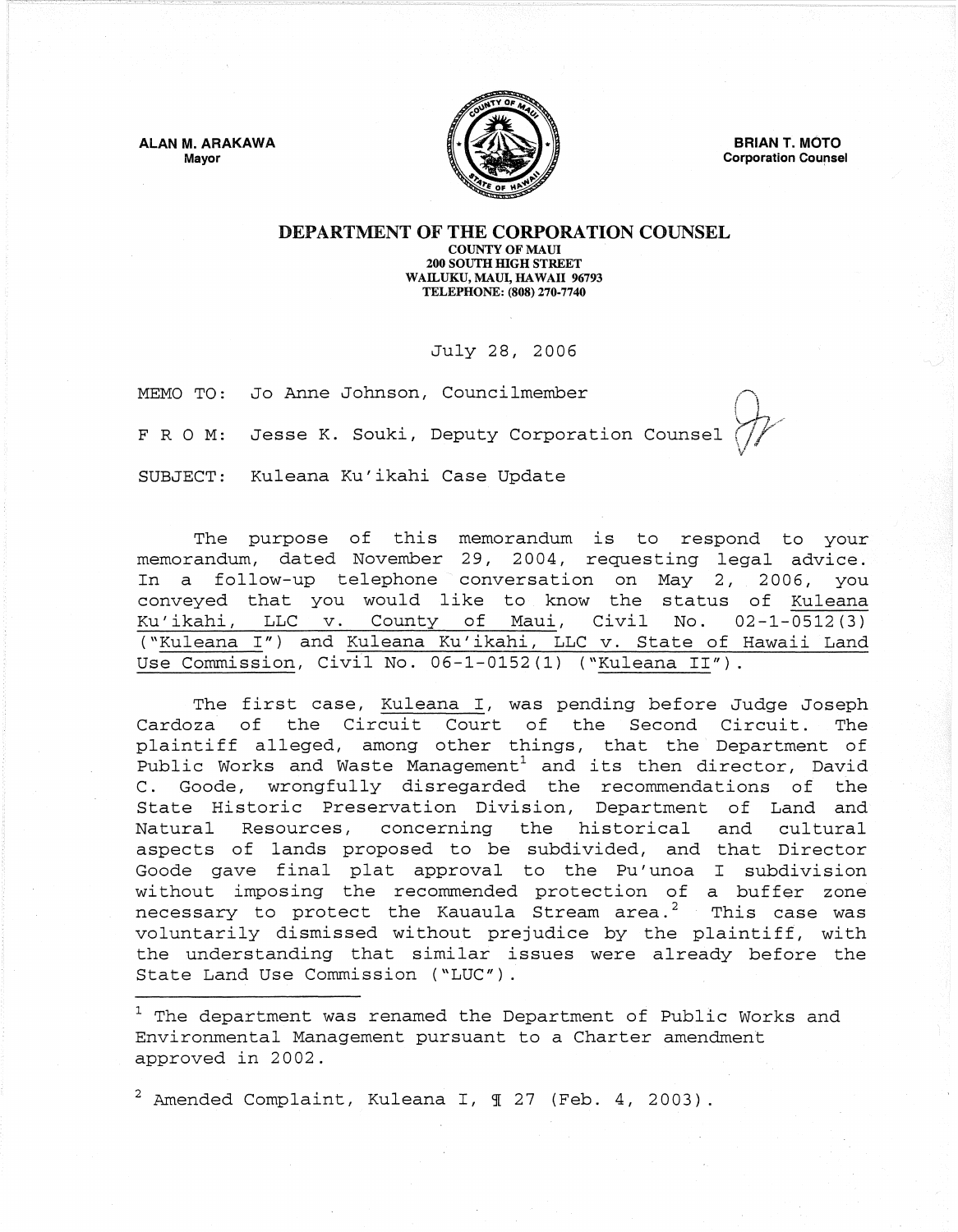Jo Anne Johnson Councilmember July 28, 2006 Page 2

The second case, Kuleana II, is an appeal currently pending before Judge Joel August of the Circuit Court of the Second Circuit. Petitioner's Notice of Appeal was filed on April 26,  $2006.$ <sup>3</sup>

Petitioner appeals from the Findings of Fact, Conclusions of Law, and Decision and Order filed by the LUC on April 10, 2006 in LUC Docket No. DR04-30 (In the Matter of the Petition of Kuleana Ku'ikahi, LLC, for a Declaratory Order to Address Certain Controversies and Uncertainties Involving Lands at Puehuehuiki, Pahoa, Polanui, Lahaina, Maui, Hawaii).

In its Findings of Fact, Conclusions of Law, and Decision and Order, the LUC concluded that the Petitioner "failed to meet its burden of proof that the present and proposed uses of agricultural lands on the Property are not in conformity with and are in direct violation of applicable State laws, rules, and regulations pertaining to the uses of agricultural lands and subdivisions  $\dots$ ,  $4^4$  The LUC also concluded, among other things, that: Chapter 205, Hawaii Revised Statutes, does not prevent an owner from leaving land vacant and, therefore, that owners of certain lots in the Pu' unoa I and II Subdivisions were not in violation of Chapter 205; a pasture, a nursery, a horse stable, a sod farm, and raising roosters on certain properties are permitted under Chapter 205; and farm plans filed with, and approved by, the Planning Director are evidence of an owner's intended use of property in the State-designated Agricultural District.<sup>5</sup>

Jane Lovell, Deputy Corporation Counsel, is representing the County of Maui in Kuleana II. A copy of your November 29, 2004 memorandum has been submitted to Ms. Lovell for her information. Upon adequate prior notice, Ms. Lovell is

 $3$  Notice of Appeal to the Circuit Court, Kuleana II (Apr. 26, 2006).

<sup>4</sup> Findings of Fact, Conclusions of Law, and Decision and Order, LUC Docket No. DR04-30, at 31-32 (Apr. 10, 2006).

5 *rd.* at 28-30.